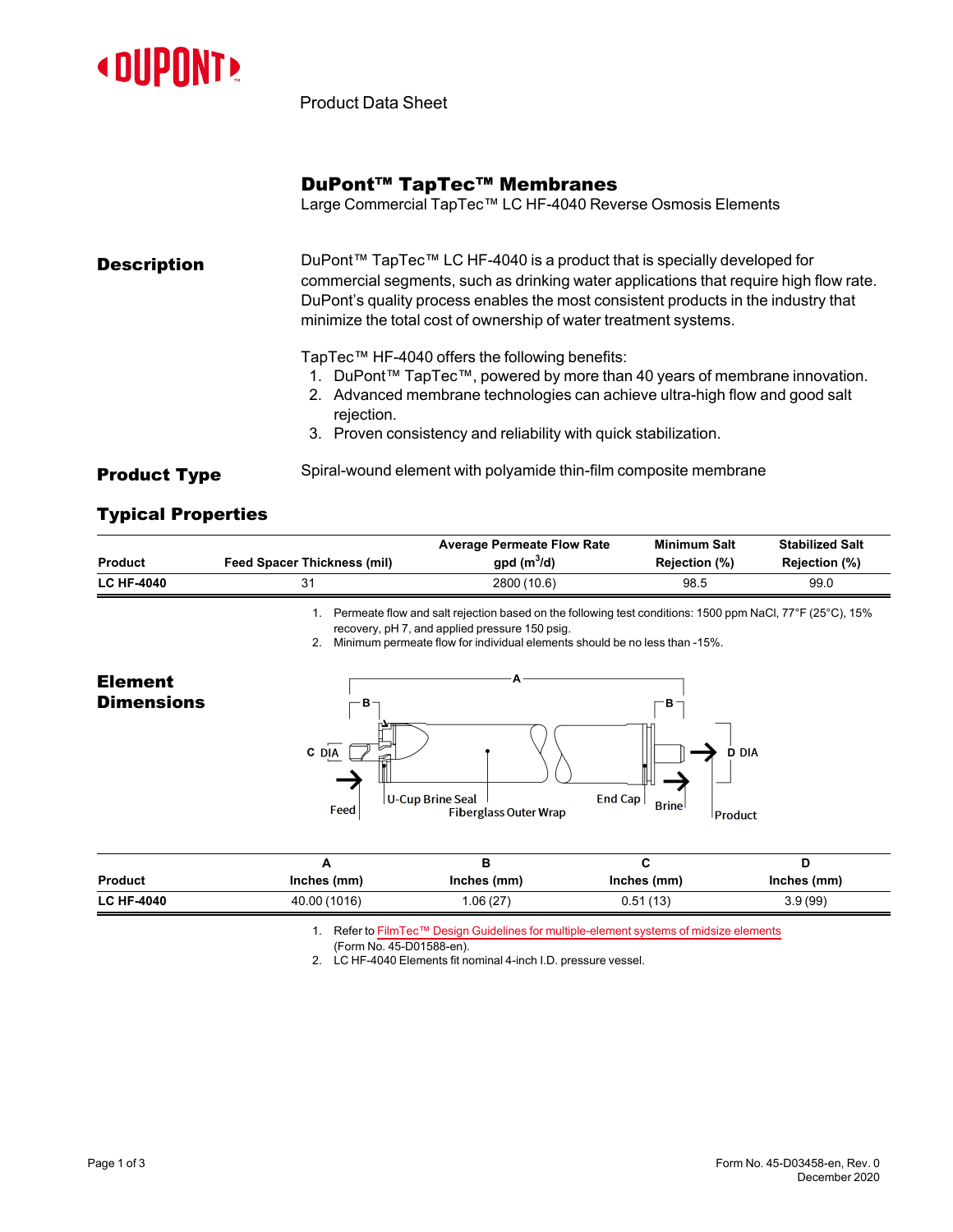| <b>Operating and</b>                  | Membrane type                                                                                                                                                                                                                                                                                                                                                                                                                                                                                                                                                               | Polyamide Thin-Film Composite                                                                                                                                             |  |  |
|---------------------------------------|-----------------------------------------------------------------------------------------------------------------------------------------------------------------------------------------------------------------------------------------------------------------------------------------------------------------------------------------------------------------------------------------------------------------------------------------------------------------------------------------------------------------------------------------------------------------------------|---------------------------------------------------------------------------------------------------------------------------------------------------------------------------|--|--|
| <b>Cleaning Limits</b>                | Maximum operating temperature                                                                                                                                                                                                                                                                                                                                                                                                                                                                                                                                               | 95°F (35°C)                                                                                                                                                               |  |  |
|                                       | Maximum operating pressure a                                                                                                                                                                                                                                                                                                                                                                                                                                                                                                                                                | 600 psi (41 bar)                                                                                                                                                          |  |  |
|                                       | Maximum pressure drop                                                                                                                                                                                                                                                                                                                                                                                                                                                                                                                                                       | 15 psi (1.0 bar)                                                                                                                                                          |  |  |
|                                       | Maximum feed flow rate, gpm (m <sup>3</sup> /h)                                                                                                                                                                                                                                                                                                                                                                                                                                                                                                                             | 16 gpm (3.6 m <sup>3</sup> /h)                                                                                                                                            |  |  |
|                                       | pH range                                                                                                                                                                                                                                                                                                                                                                                                                                                                                                                                                                    |                                                                                                                                                                           |  |  |
|                                       | Continuous operation                                                                                                                                                                                                                                                                                                                                                                                                                                                                                                                                                        | $3 - 10$                                                                                                                                                                  |  |  |
|                                       | Cleaning                                                                                                                                                                                                                                                                                                                                                                                                                                                                                                                                                                    | $2 - 12$                                                                                                                                                                  |  |  |
|                                       | Maximum Feed Silt Density Index                                                                                                                                                                                                                                                                                                                                                                                                                                                                                                                                             | 5                                                                                                                                                                         |  |  |
|                                       | Free chlorine concentration b                                                                                                                                                                                                                                                                                                                                                                                                                                                                                                                                               | $< 0.1$ ppm                                                                                                                                                               |  |  |
|                                       | a. This element is optimized to operate below 300 psi. However, exposure to feed water pressures of 600 psi will<br>not negatively impact the long-term performance.<br>b. Under certain conditions, the presence of free chlorine and other oxidizing agents will cause premature<br>membrane failure. Since oxidation damage is not covered under warranty, DuPont recommends removing<br>residual free chlorine and other oxidants by pretreatment prior to membrane exposure. Please refer to<br>Dechlorinating Feedwater (Form No. 45-D01569-en) for more information. |                                                                                                                                                                           |  |  |
| General                               |                                                                                                                                                                                                                                                                                                                                                                                                                                                                                                                                                                             | Proper start-up of reverse osmosis water treatment systems is essential to prepare the                                                                                    |  |  |
| <b>Information</b>                    | membranes for operating service and to prevent membrane damage due to                                                                                                                                                                                                                                                                                                                                                                                                                                                                                                       |                                                                                                                                                                           |  |  |
|                                       | overfeeding or hydraulic shock. Following the proper start-up sequence also helps                                                                                                                                                                                                                                                                                                                                                                                                                                                                                           |                                                                                                                                                                           |  |  |
|                                       | ensure that system operating parameters conform to design specifications so that                                                                                                                                                                                                                                                                                                                                                                                                                                                                                            |                                                                                                                                                                           |  |  |
|                                       | system water quality and productivity goals can be achieved.                                                                                                                                                                                                                                                                                                                                                                                                                                                                                                                |                                                                                                                                                                           |  |  |
|                                       | Before initiating system start-up procedures, membrane pretreatment, loading of the<br>membrane elements, instrument calibration and other system checks should be<br>completed.                                                                                                                                                                                                                                                                                                                                                                                            |                                                                                                                                                                           |  |  |
|                                       | (Form No. 45-D01609-en) for more information.                                                                                                                                                                                                                                                                                                                                                                                                                                                                                                                               | Please refer to the application information literature entitled Start-Up Sequence                                                                                         |  |  |
| <b>Operation</b><br><b>Guidelines</b> | Avoid any abrupt pressure or cross-flow variations on the spiral elements during start-<br>up, shutdown, cleaning or other sequences to prevent possible membrane damage.<br>During start-up, a gradual change from a standstill to operating state is recommended<br>as follows:                                                                                                                                                                                                                                                                                           |                                                                                                                                                                           |  |  |
|                                       | $15 - 20$ seconds.                                                                                                                                                                                                                                                                                                                                                                                                                                                                                                                                                          | $\bullet$ Feed pressure should be increased gradually over a 30 – 60 second time frame.<br>• Cross-flow velocity at set operating point should be achieved gradually over |  |  |
| <b>Important</b>                      | Keep elements moist at all times after initial wetting.                                                                                                                                                                                                                                                                                                                                                                                                                                                                                                                     |                                                                                                                                                                           |  |  |
| <b>Information</b>                    | If operating limits and guidelines given in this Product Bulletin are not strictly followed,<br>the limited warranty in Form No. 45-D00903-en will be null and void.                                                                                                                                                                                                                                                                                                                                                                                                        |                                                                                                                                                                           |  |  |
|                                       | To prevent biological growth during prolonged system shutdowns, it is recommended<br>that membrane elements be immersed in a storage solution.                                                                                                                                                                                                                                                                                                                                                                                                                              |                                                                                                                                                                           |  |  |
|                                       | The customer is fully responsible for the effects of incompatible chemicals and<br>lubricants on elements.                                                                                                                                                                                                                                                                                                                                                                                                                                                                  |                                                                                                                                                                           |  |  |
|                                       | Maximum pressure drop across an entire pressure vessel (housing) is 50 psi (3.4 bar).                                                                                                                                                                                                                                                                                                                                                                                                                                                                                       |                                                                                                                                                                           |  |  |
|                                       | Avoid static permeate-side backpressure at all times.                                                                                                                                                                                                                                                                                                                                                                                                                                                                                                                       |                                                                                                                                                                           |  |  |